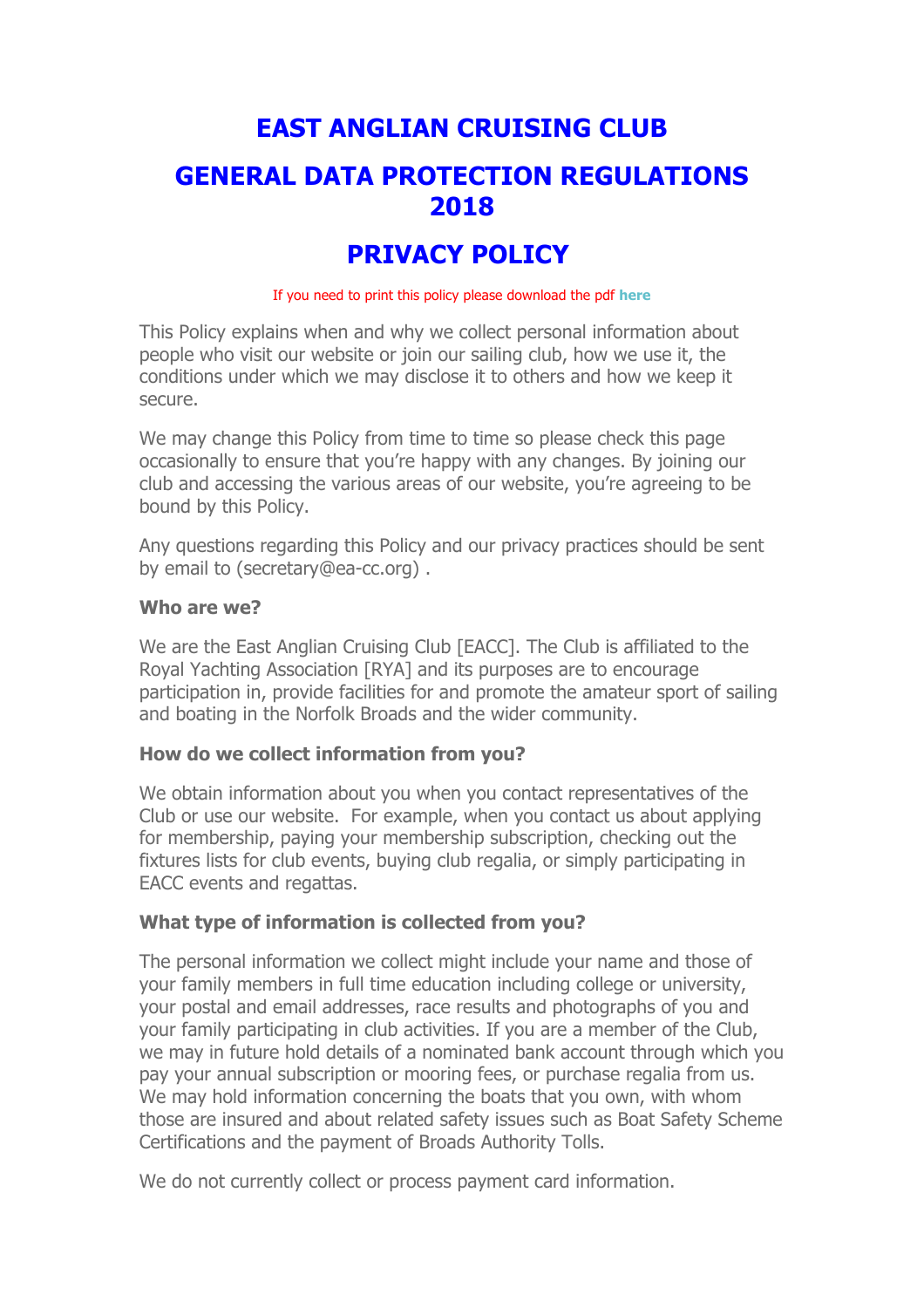## **How is your information used?**

We may use your information to:

Process a subscription or donation that you have made and process orders for regalia that you have requested;

Process regatta entry fees or payments for attending Club events;

Carry out our obligations arising from any contracts entered into by you and us;

Seek your views or comments on Club activities and the facilities we provide; Notify you of changes to our structure, membership fees, facilities etc; Send you communications and newsletters about the Club that may be of interest to you;

Record race and series results and keep track of club trophies;

Provide results to other clubs and class associations for handicapping and series results purposes;

Supply results and reports to the press and for other promotional purposes, or

Inform the club's historical records.

#### **How long will your data be kept?**

We will review our retention periods for personal information on a regular basis.

We will hold your personal information on our systems only for so long as is necessary for the relevant activity, or so long as is set out in any relevant contract you hold with us.

If you cease to be a member of EACC for any reason we shall return to you or securely destroy any personal data with which you have provided us as soon as practicably possible following the Club becoming aware of the fact.

#### **Who has access to your information?**

As a member of EACC we may publish your name, postal and email address and telephone number (not included in the White Book) to other members of the Club via a directory of members, currently known as the White Book.

We may pass your information to our members for the purposes of completing tasks and providing services to you on our behalf (for example for processing subscriptions and sending you Club business mailings). If we do so we disclose only the personal information that is necessary to deliver the service and we have a policy or contract in place that requires them to keep your information secure and not to use it for their own purposes.

We will also release your information to third parties such as class associations for handicapping or series result purposes and to others if we are required to do so by law, for example, by a court order or for the purposes of prevention of fraud or other crime.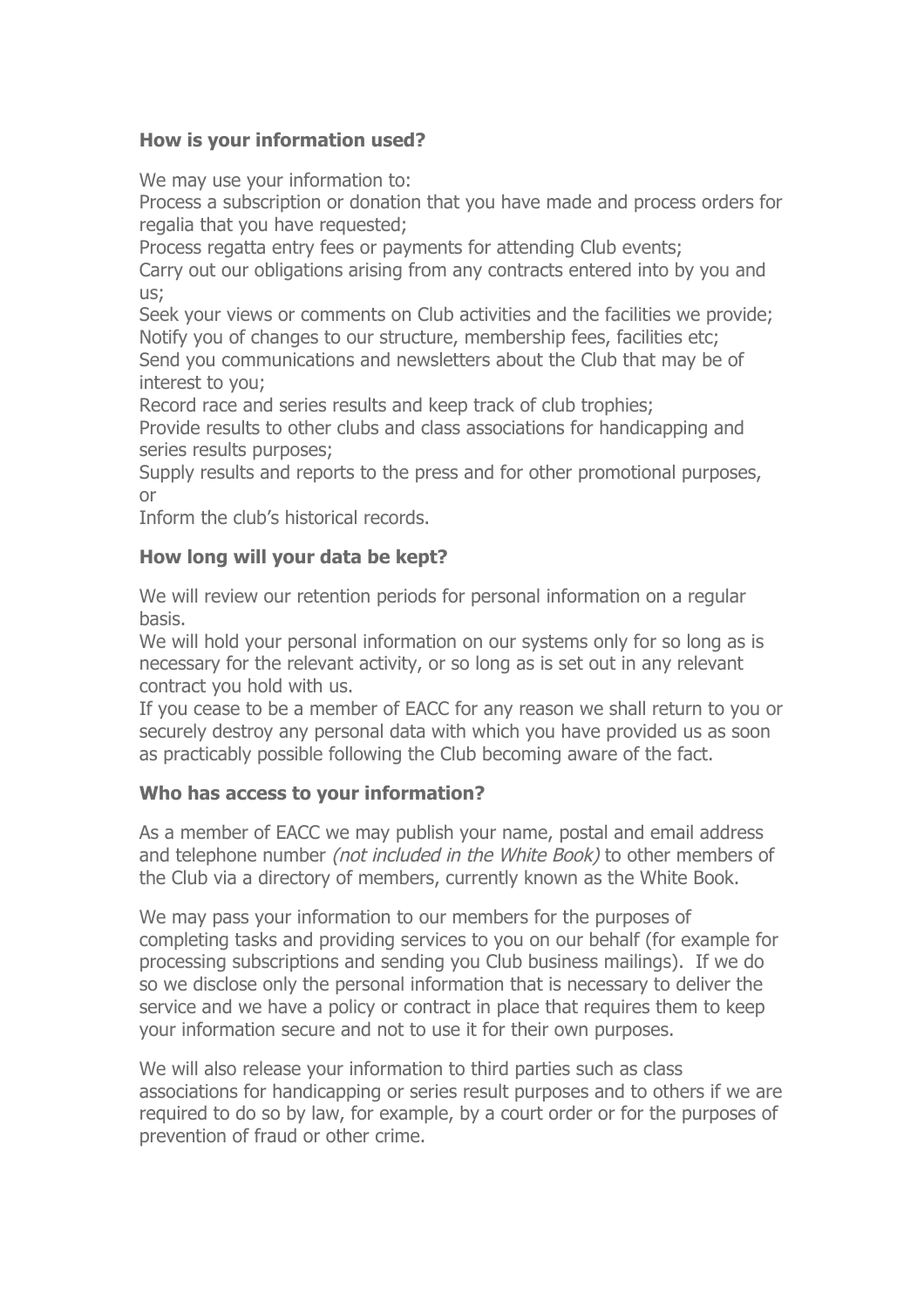We will not however sell or share your information with third parties for marketing or other commercial purposes.

#### **Your choices**

EACC regularly maintains it website and takes the view that members, parents and guardians should be aware of the guidelines within which EACC operates in publishing material on the website. EACC disseminates information, especially concerning club activities, news, member and junior member participation through its website. This information may include reports and articles prepared by club officials, committee members, volunteers, parents, or guardians which may make reference to individuals. It may also include, on occasions, photographs taken of sailing and non-sailing action shots, team groupings, or social activities.

EACC is conscious of the need to act responsibly in its use of the website and adheres strictly to the few simple rules set out below:

Personal information will not be reproduced on the web site without prior consent.

No references will be made to any child's personal information or home address.

No photographs that are in any other way inappropriate will be permitted to appear.

All material provided for inclusion on the EACC web site will be subject to review and editing by the EACC Webmaster to ensure compliance with EACC website policy.

If in the view of the EACC Webmaster any doubt exists as to the suitability of material supplied to be included on the website, it will either be discarded or used only after obtaining relevant permission.

EACC is however equally concerned that the undoubted fun that young members derive from being able to read and see photographs their own activities is not spoiled. EACC therefore does not wish to be unnecessarily restrictive and seeks to apply a common sense approach.

You have a choice about whether or not you wish to agree to provide information to us under the terms of this Statement. If you do not want to do that then you can so indicate by following the instructions at its end. Bear in mind when completing your choice that it will be difficult or impossible to properly administer your membership if you opt out of having your data held.

You can change your preferences at any time by contacting us by telephone, email or post, bearing in mind that the limited personal data that appears in the White Book can only be removed at the next publication date following your request.

#### **How can you access and update your information?**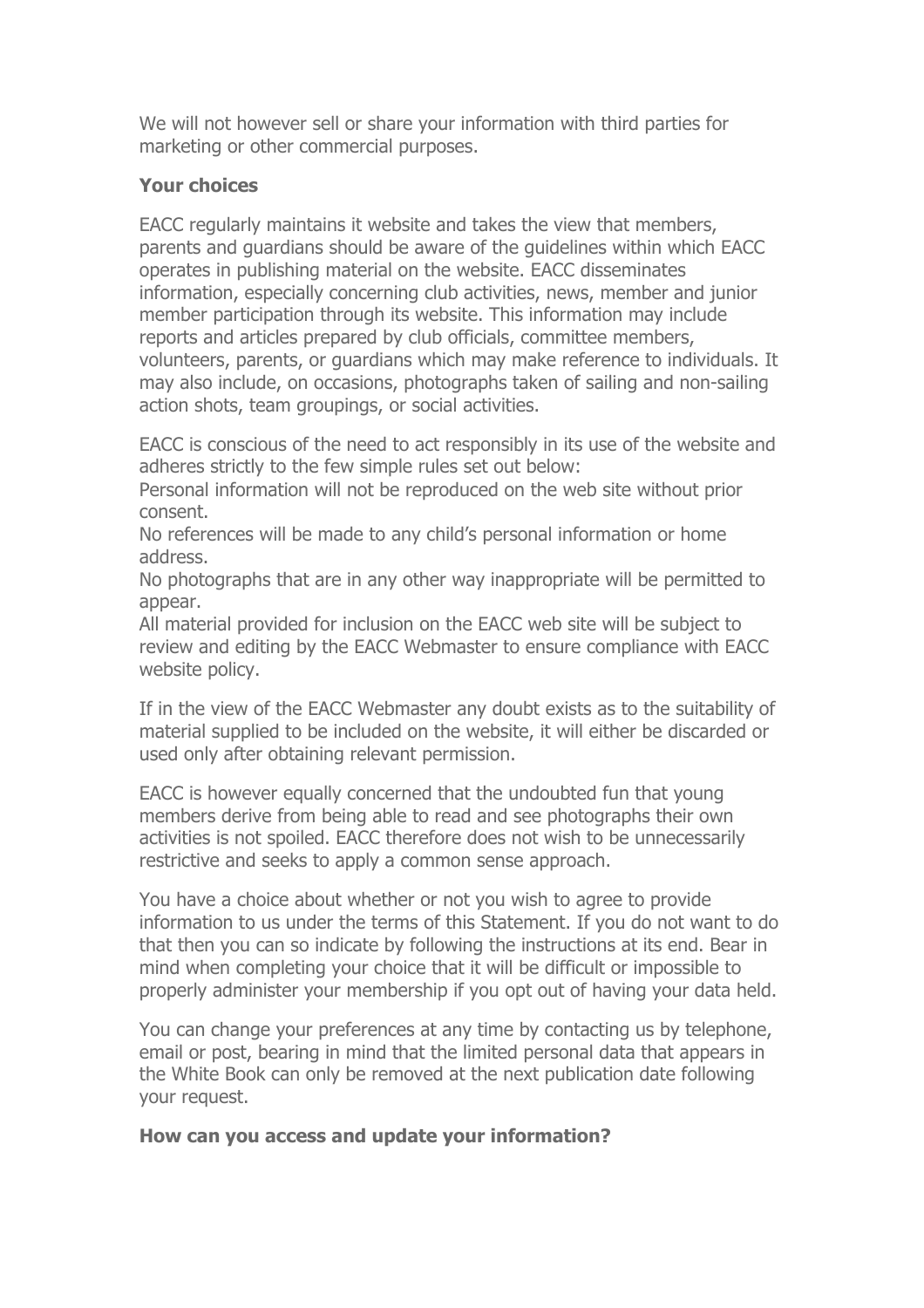The accuracy of your information is important to us. We will be working on ways to make it easy for you to review and correct the information that we hold about you. In the meantime, if you change email or postal address, or any of the information we hold is inaccurate or out of date, please email us at membership.secretary@ea-cc.orgor write to us.

When you give us personal information, we take steps to ensure that it's treated securely. Access to sensitive information (such as bank account details) is restricted to the Honorary Treasurer, Honorary Secretary and Honorary Membership Secretary for the time being.

Please be aware that non-sensitive information such as your email address etc. is transmitted normally over the Internet and this can never be guaranteed to be 100% secure. As a result, while we strive to protect your personal information, we cannot guarantee the security of any information you transmit to us and you do so at your own risk. Once we receive your information, we make our best effort to ensure its security on our systems. Where we have given (or where you have chosen) a password which enables you to access certain parts of our website, you are responsible for keeping this password confidential. We ask you not to share your password with anyone.

You have the right to ask for a copy of the information EACC hold about you and precautions are in place to protect the loss, misuse or unauthorised alteration of your information. If you wish to know the nature of these precautions please contact the Honorary Secretary.

#### **Profiling**

The Club does not currently create a profile of your interests and preferences so that we can contact you with information relevant to you. It may however do so at some time in the future but you will be provided with appropriate notice should we choose to do this.

#### **Use of 'cookies'**

The club uses cookies on its website only to make your browsing experience quicker and more efficient, for instance if you tick the remember me box at log in. If you do not wish cookies to be operational please turn them off in your browser.

#### **Links to other websites**

Our website may contain links to other websites run by other organisations. This Privacy Policy applies only to our website so we encourage you to read the privacy statements on the other websites you visit. EACC cannot be responsible for the privacy policies and practices of other sites even if you access those using links from its website.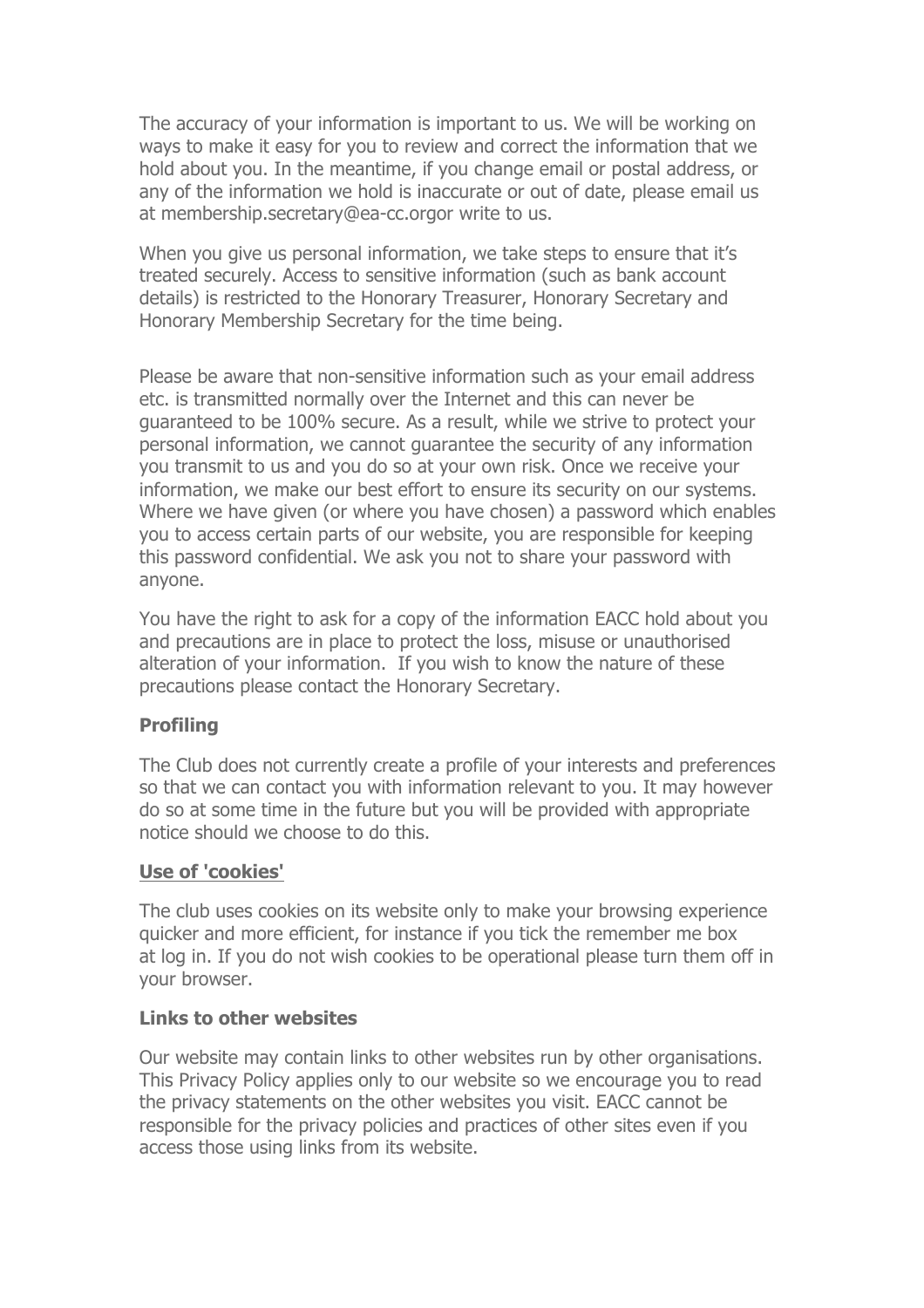In addition, if you linked to our website from a third party site, we cannot be responsible for the privacy policies and practices of the owners and operators of that third party site and recommend that you check the policy of that site.

#### **16 or Under**

We are concerned to protect the privacy of children aged 16 or under. If you are aged 16 or under, please get your parent/guardian's permission beforehand whenever you provide us with personal information.

### **Transferring your information outside of Europe**

The Club does not envisage that as part of the services it offers you through the Club and its website, the information that you provide to us is likely to be transferred to countries outside the UK.

If however you use our services while you are outside the UK, your information may be transferred outside the UK in order to provide you with those services.

### **Website recording**

The club does not use this technology nor does it have a current need or intention to implement it in the future.We do record unidentifiable page hits for statistical purposes only.

#### **Review of this Policy**

We keep this Policy under regular review. **This Policy was updated in January 2018**.

#### **Instructions for complying with the General Data Protection Regulations 2018**

Please comply in one of the following ways:

Complete and sign the tear-off declaration below and then either:

1. Tear off and mail it to The Honorary Membership Secretary at the address provided at the top of your EACC membership renewal letter, or 2. Scan it into your computer and attach it to an email

to membership.secretary@ea-cc.orgor

3. Copy the text of the tear-off declaration into an email, complete the details required and attach your electronic signature and email it to membership.secretary@ea-cc.org

## **EAST ANGLIAN CRUISING CLUB**

**Member's declaration under the General Data Protection Regulations 2018:**